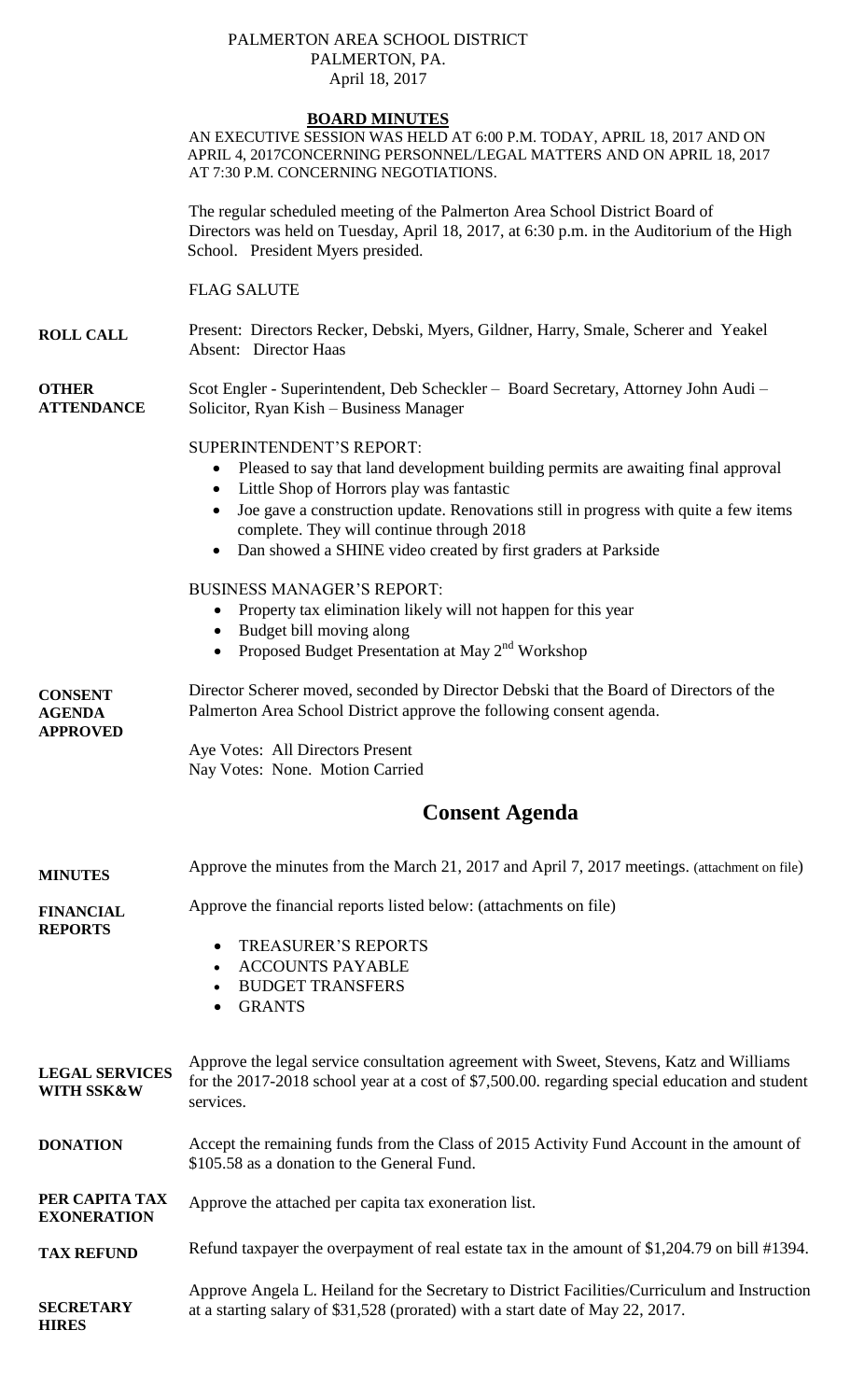# April 18, 2017

Approve Lori Hawk for the Secretary to Special Education at a starting salary of \$31,528 (prorated) with a start date of May 8, 2017.

| <b>GUEST</b><br><b>TEACHERS</b>          | Approve the following guest teachers effective April 19, 2017:<br>Linda Andersen<br>$\bullet$<br>Andrea Anfuso<br>$\bullet$<br>Lisandra Collazo<br>$\bullet$<br>Sara Hernandez<br>Carol Taylor<br>$\bullet$<br><b>Robert Winton</b>                                                                                                                                                                                                                    |
|------------------------------------------|--------------------------------------------------------------------------------------------------------------------------------------------------------------------------------------------------------------------------------------------------------------------------------------------------------------------------------------------------------------------------------------------------------------------------------------------------------|
| <b>SUBSTITUTES</b>                       | Approve the following substitute Teacher effective April 19, 2017:<br>Carol Beidler                                                                                                                                                                                                                                                                                                                                                                    |
|                                          | Approve the following substitute IA and substitute secretary effective April 19, 2017:<br><b>Kelly Warner</b><br>$\bullet$                                                                                                                                                                                                                                                                                                                             |
| <b>RETIREMENTS</b>                       | Accept the retirement of Salvador Rios, Jr., High School Custodian, effective<br>October 2, 2017.                                                                                                                                                                                                                                                                                                                                                      |
|                                          | Accept the retirement of Kathy Englert, Jr High Math Teacher, effective the end of the<br>2016-2017 school year.                                                                                                                                                                                                                                                                                                                                       |
| <b>EXTRA</b><br><b>CURRICULAR</b>        | Approve the following extracurricular positions for the 2016-2017 school year:<br>JV Scorekeeper<br><b>Baseball Volunteer</b><br><b>Steve Martinez</b><br>$\bullet$<br>1/2 Aevidum Advisor<br>Stipend pending contract approval<br>Vicki McHugh<br>٠<br>Stipend pending contract approval<br>Dawn Burke<br>1/2 Aevidum Advisor                                                                                                                         |
|                                          | Approve the following extracurricular positions for the 2017-2018 school year:                                                                                                                                                                                                                                                                                                                                                                         |
|                                          | Linsey German Varsity Cheerleading Advisor Stipend pending contract approval<br>JV Cheerleading Advisor<br>Stipend pending contract approval<br><b>Christine Delong</b><br>Stipend pending contract approval<br>Boys Basketball Head Coach<br>Ken Termini<br>٠<br>Girls Basketball Head Coach<br>Stipend pending contract approval<br><b>Ralph Andrews</b><br>Stipend pending contract approval<br><b>Wrestling Head Coach</b><br>Justin Petersen<br>٠ |
| <b>TUITION RE-</b><br><b>IMBURSEMENT</b> | Approve the attached tuition reimbursement.                                                                                                                                                                                                                                                                                                                                                                                                            |
| <b>SUBSTITUTE</b>                        | Approve the following substitute Café Worker effective April 19, 2017:<br>Amy Carelli                                                                                                                                                                                                                                                                                                                                                                  |
| <b>GRADUATION</b><br><b>DATE</b>         | Approve June 19, 2017 as the graduation date for the Class of 2017.                                                                                                                                                                                                                                                                                                                                                                                    |
| PSBA VOTING<br><b>DELEGATE</b>           | Appoint Darlene Yeakel as the voting delegate to the PSBA Delegate Assembly on<br>October 20, 2017.                                                                                                                                                                                                                                                                                                                                                    |
| <b>AGREEMENT</b>                         | Approve the agreement with A&A Limousine Service for bus transportation for the NJHS<br>Club's field trip to Hershey Park on May 26, 2017.                                                                                                                                                                                                                                                                                                             |
| <b>DONATION</b>                          | Accept the donation of \$115.00 from the Drama Club Parents Club bake sale to the Drama<br>Club Activity Account.                                                                                                                                                                                                                                                                                                                                      |
| <b>ESTABLISH</b><br><b>CLUB</b>          | Recommendation to approve the establishment of an activity club in the Palmerton Area<br>High School named Palmerton Area Chapter of Aevidum.                                                                                                                                                                                                                                                                                                          |

# **End of Consent Agenda**